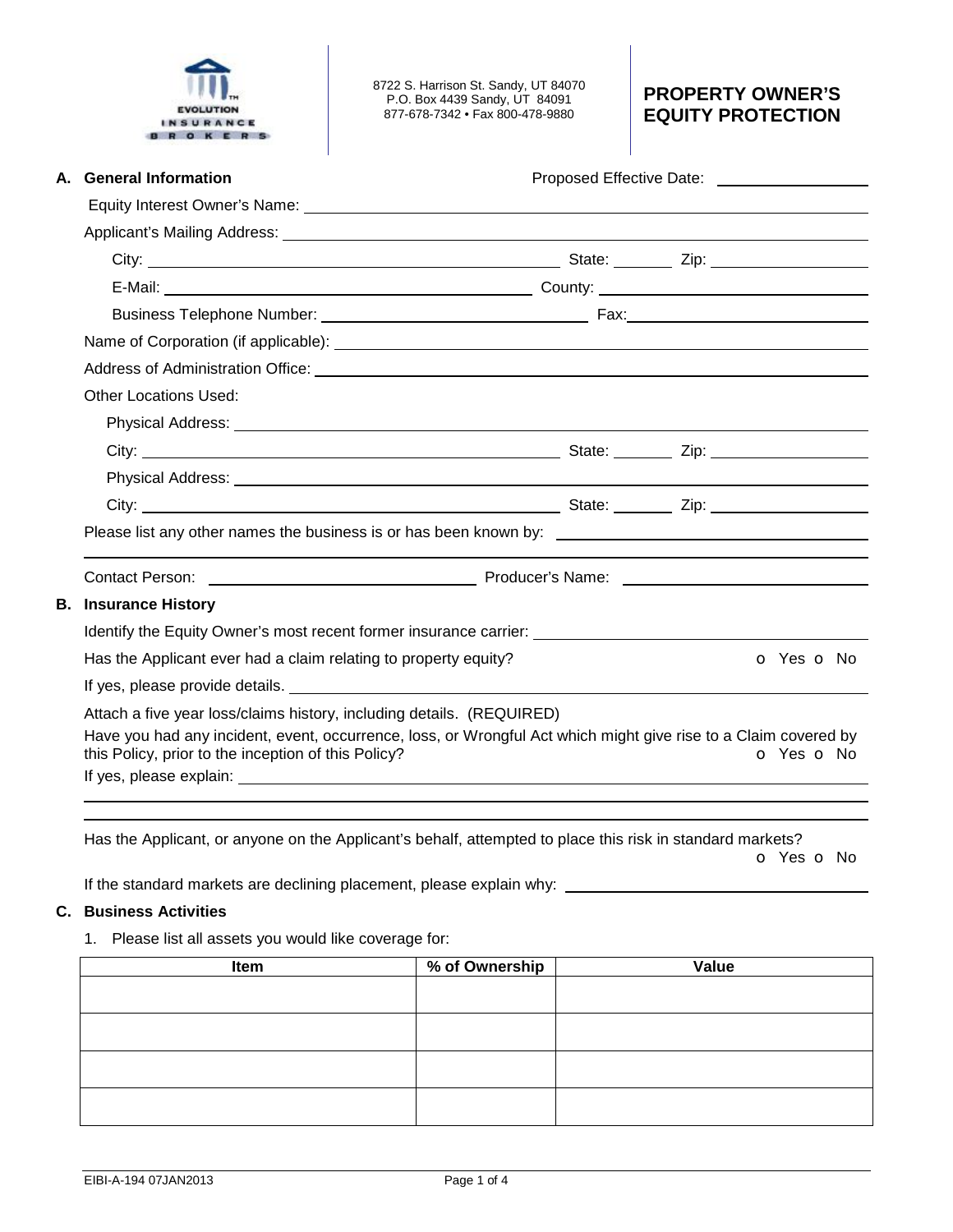- 2. List any subsidiary corporations and shareholders, with percentage of ownership, if different from above:
- 3. What is the Current Net Worth of all your assets? (Attach a copy of the latest financial/annual statement, if available):
- 4. List all other insurance, limits of liability, and insurer in effect:

 

| <b>Primary Underlying Insurance</b>              |                   |               |               |        |                   |                                  |
|--------------------------------------------------|-------------------|---------------|---------------|--------|-------------------|----------------------------------|
| Type of Insurance                                | Insurance Company | Policy Number | Policy Period | Limits | Annual<br>Premium | # of<br>Losses<br>Past 60<br>mo. |
| <b>General Liability</b>                         |                   |               |               |        |                   |                                  |
| Products/Comp.<br>Ops.                           |                   |               |               |        |                   |                                  |
| <b>Auto Liability</b>                            |                   |               |               |        |                   |                                  |
| <b>Employers Liability</b>                       |                   |               |               |        |                   |                                  |
| Watercraft Liability                             |                   |               |               |        |                   |                                  |
| Advertising<br>Liability                         |                   |               |               |        |                   |                                  |
| <b>Liquor Liability</b>                          |                   |               |               |        |                   |                                  |
| Errors or Umbrella<br>Liability                  |                   |               |               |        |                   |                                  |
| <b>Aircraft Liability</b><br>Passenger Liability |                   |               |               |        |                   |                                  |
| Property Coverage                                |                   |               |               |        |                   |                                  |
| Other:                                           |                   |               |               |        |                   |                                  |

NOTE: Overlying insurance listed on this application will be scheduled on the Policy and must be maintained throughout the Policy Period. The insurer must be notified of any changes to the above-referenced policies in order to ensure continued coverage.

5. Does any policy listed above contain any special extension or limitations of coverage or exclusions?  $\bullet$  Yes  $\bullet$  No

If yes, please explain:

֦

l ֦

6. Are all entities in this application covered in the policies listed above? **O Yes O No** 

If no, please explain:

7. Does the Commercial General Liability policy provide: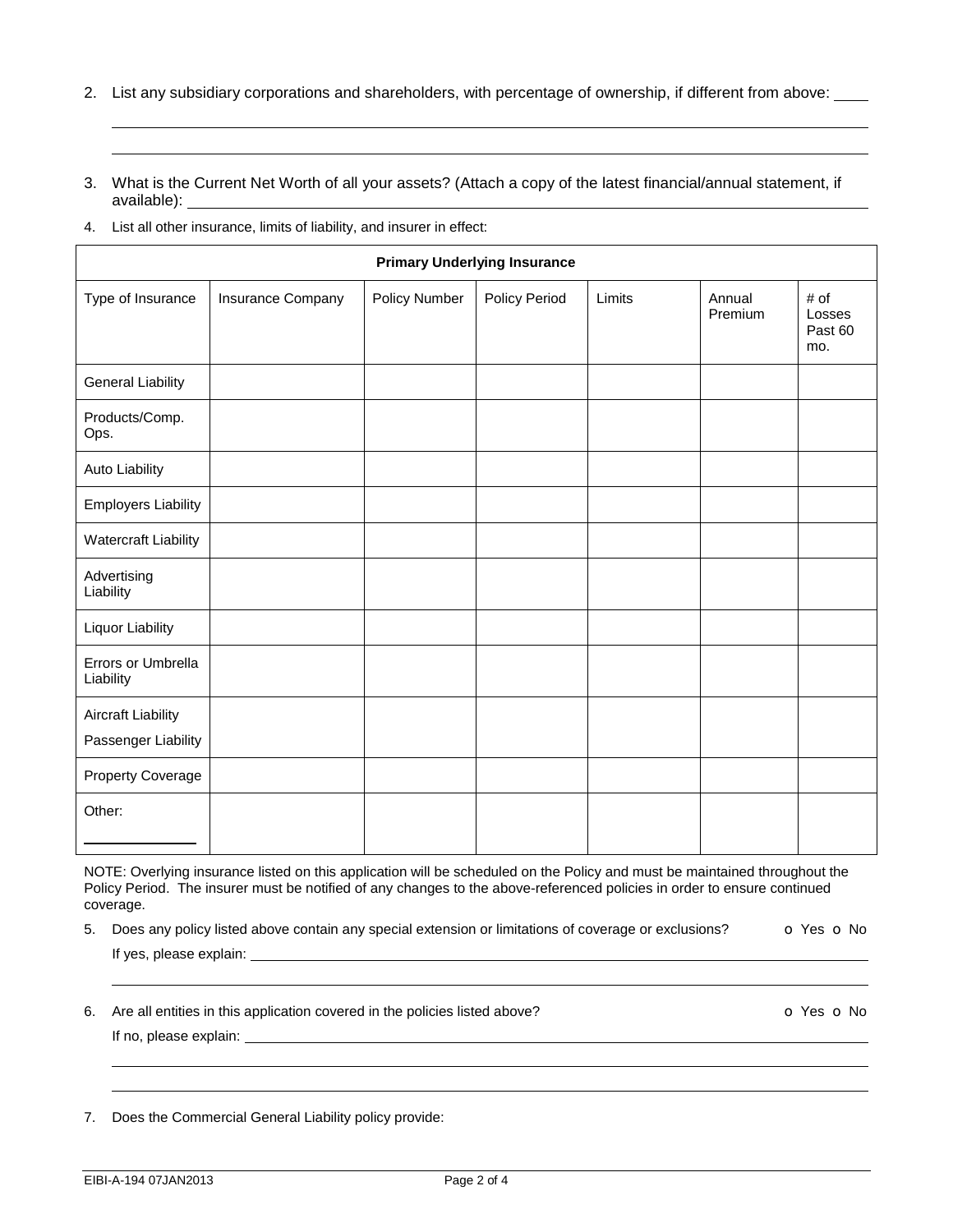|    | Name & Company (if applicable)                                                                                |                                                                                                                      |  | <b>Interest</b> |
|----|---------------------------------------------------------------------------------------------------------------|----------------------------------------------------------------------------------------------------------------------|--|-----------------|
| 9. | Does any policy provide coverage for additional insureds?<br>If yes, identify each, including their interest: |                                                                                                                      |  | O Yes O No      |
| 8. |                                                                                                               | Does any policy listed above contain a deductible or provide a reduced limit of liability for any exposures?         |  | O Yes O No      |
|    | ı.                                                                                                            | Other (specify):                                                                                                     |  | o Yes o No      |
|    | k.                                                                                                            | Non-owned Watercraft                                                                                                 |  | O Yes O No      |
|    | J.                                                                                                            | X, C, U Coverages                                                                                                    |  | o Yes o No      |
|    | i.                                                                                                            | Employees as Insureds                                                                                                |  | O Yes O No      |
|    | h.                                                                                                            | Incidental Malpractice                                                                                               |  | O Yes O No      |
|    | g.                                                                                                            | <b>Broad Form Property Damage</b><br><b>O</b> Including Completed Operations <b>O</b> Excluding Completed Operations |  | O Yes O No      |
|    | f.                                                                                                            | Foreign Liability                                                                                                    |  | o Yes o No      |
|    | е.                                                                                                            | <b>Worldwide Products</b>                                                                                            |  | O Yes O No      |
|    | d.                                                                                                            | <b>Water Damage Liability</b>                                                                                        |  | O Yes O No      |
|    | c.                                                                                                            | Personal Injury                                                                                                      |  | O Yes O No      |
|    | b.                                                                                                            | Liquor Law Liability                                                                                                 |  | O Yes O No      |
|    | a.                                                                                                            | <b>Blanket Contractual</b><br>o Broad o Intermediate o Limited                                                       |  | o Yes o No      |

| .                                                                                            |            |
|----------------------------------------------------------------------------------------------|------------|
|                                                                                              |            |
|                                                                                              |            |
|                                                                                              |            |
|                                                                                              |            |
| 10. Any insurance coverage declined, cancelled, or non-renewed during the prior three years? | o Yes o No |

11. List any specific activities or exposures for which you have no insurance coverage:

| 12. Any contractual liability in effect?<br>If yes, give details of all contractual agreements other than lease of premises, easement, or sidetrack:                                                                  | <b>O</b> Yes <b>O</b> No |  |
|-----------------------------------------------------------------------------------------------------------------------------------------------------------------------------------------------------------------------|--------------------------|--|
| 13. Are any third party claims paid for on behalf of Applicant during the past five years in excess of \$10,000?<br>If yes, please explain on a separate sheet.                                                       | O Yes O No               |  |
| 14. Are you aware of any existing fact, accident, or circumstance which might give rise to a claim under this Property Owners<br>Equity insurance?                                                                    | o Yes o No               |  |
| 15. Any watercraft owned, leased, or chartered by the Applicant?<br>o Yes o No<br>If yes, please describe how insured and identify watercraft or detail, including where and how insured, and limits of<br>liability: |                          |  |
| 16. Does applicant expect to purchase, lease, charter, rent, or borrow any aircraft during the next 12 months?                                                                                                        | o Yes o No               |  |

If yes, explain:

֦

l

֦